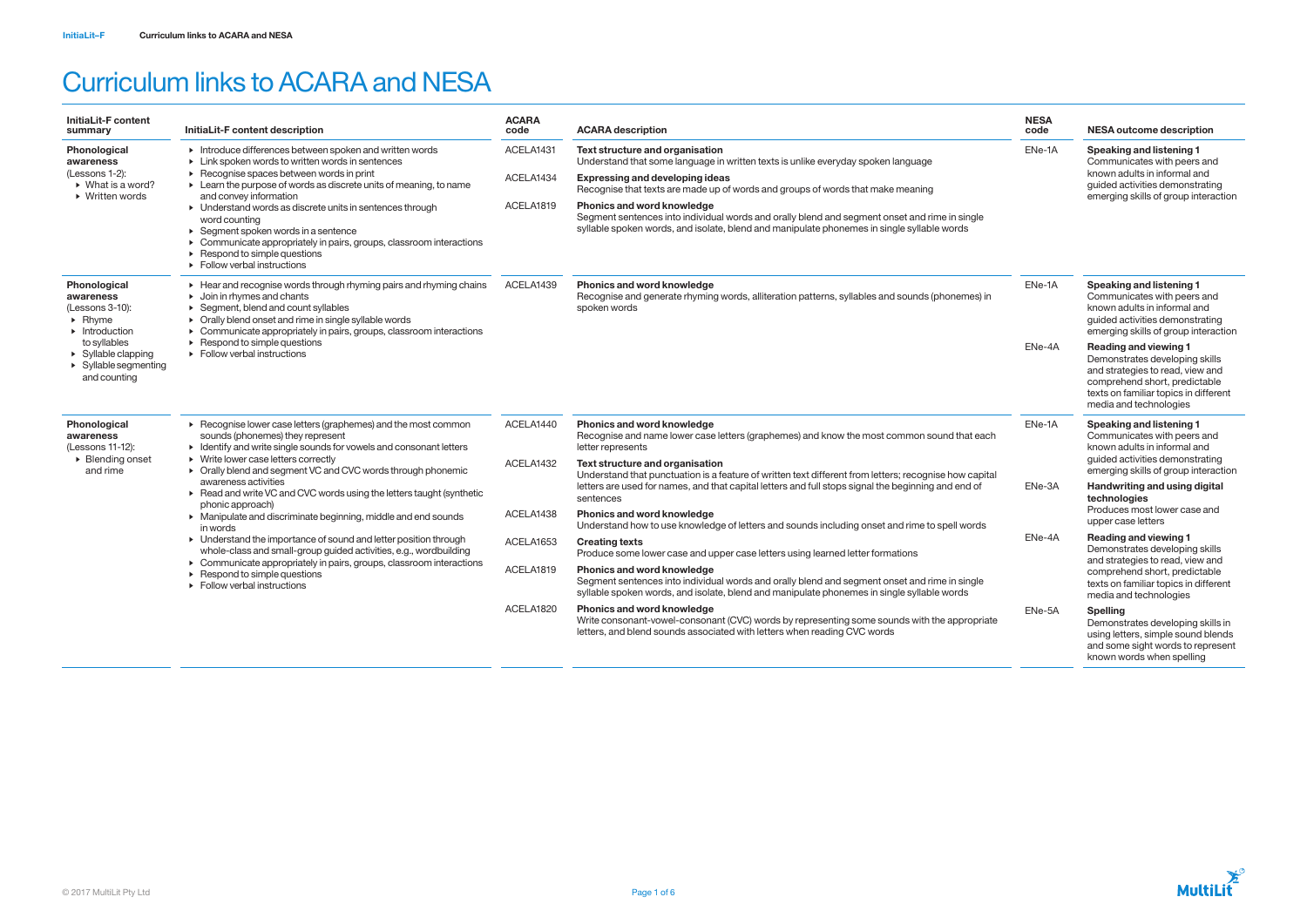| InitiaLit-F content<br>summary                                                                                                                                                                                                                                                                                                                                              | InitiaLit-F content description                                                                                                                                                                                                                                                                                                                                                                                                                                                                                                                                                                                                                                                                                                                                                                      | <b>ACARA</b><br>code   | <b>ACARA</b> description                                                                                                                                                                                                                         | <b>NESA</b><br>code        | <b>NESA outcome description</b>                                                                                                                                                                            |
|-----------------------------------------------------------------------------------------------------------------------------------------------------------------------------------------------------------------------------------------------------------------------------------------------------------------------------------------------------------------------------|------------------------------------------------------------------------------------------------------------------------------------------------------------------------------------------------------------------------------------------------------------------------------------------------------------------------------------------------------------------------------------------------------------------------------------------------------------------------------------------------------------------------------------------------------------------------------------------------------------------------------------------------------------------------------------------------------------------------------------------------------------------------------------------------------|------------------------|--------------------------------------------------------------------------------------------------------------------------------------------------------------------------------------------------------------------------------------------------|----------------------------|------------------------------------------------------------------------------------------------------------------------------------------------------------------------------------------------------------|
| <b>Phonic Set 1</b><br>(Lessons 13-27):<br>m, s, t, a<br>$\triangleright$ Beginning sound<br>discrimination<br>$\triangleright$ Concept of a                                                                                                                                                                                                                                | ▶ Recognise lower case letters (graphemes) and the most common<br>sounds (phonemes) they represent<br>• Identify and write single sounds for vowels and consonant letters<br>• Write lower case letters correctly<br>• Orally blend and segment VC and CVC words through phonemic<br>awareness activities<br>▶ Read and write VC and CVC words using the letters taught (synthetic<br>phonic approach)<br>• Manipulate and discriminate beginning, middle and end sounds<br>in words<br>• Understand the importance of sound and letter position through<br>whole-class and small-group guided activities, e.g., wordbuilding<br>• Communicate appropriately in pairs, groups, classroom interactions<br>$\triangleright$ Respond to simple questions<br>$\triangleright$ Follow verbal instructions | ACELA1440              | Phonics and word knowledge<br>Recognise and name lower case letters (graphemes) and know the most common sound that each<br>letter represents                                                                                                    | ENe-1A<br>ENe-3A<br>ENe-4A | Speaking and listening 1<br>Communicates with peers and<br>known adults in informal and<br>quided activities demonstrating<br>emerging skills of group interaction<br><b>Handwriting and using digital</b> |
|                                                                                                                                                                                                                                                                                                                                                                             |                                                                                                                                                                                                                                                                                                                                                                                                                                                                                                                                                                                                                                                                                                                                                                                                      | ACELA1432              | Text structure and organisation<br>Understand that punctuation is a feature of written text different from letters; recognise how capital<br>letters are used for names, and that capital letters and full stops signal the beginning and end of |                            |                                                                                                                                                                                                            |
| letter: linking<br>sound to letter;                                                                                                                                                                                                                                                                                                                                         |                                                                                                                                                                                                                                                                                                                                                                                                                                                                                                                                                                                                                                                                                                                                                                                                      | ACELA1438              | sentences<br>Phonics and word knowledge                                                                                                                                                                                                          |                            | technologies<br>Produces most lower case and                                                                                                                                                               |
| handwriting link<br>$\triangleright$ Oral blending and                                                                                                                                                                                                                                                                                                                      |                                                                                                                                                                                                                                                                                                                                                                                                                                                                                                                                                                                                                                                                                                                                                                                                      |                        | Understand how to use knowledge of letters and sounds including onset and rime to spell words                                                                                                                                                    |                            | upper case letters                                                                                                                                                                                         |
| segmenting – two<br>and three sounds                                                                                                                                                                                                                                                                                                                                        |                                                                                                                                                                                                                                                                                                                                                                                                                                                                                                                                                                                                                                                                                                                                                                                                      | ACELA1653              | <b>Creating texts</b><br>Produce some lower case and upper case letters using learned letter formations                                                                                                                                          |                            | <b>Reading and viewing 1</b><br>Demonstrates developing skills<br>and strategies to read, view and<br>comprehend short, predictable<br>texts on familiar topics in different<br>media and technologies     |
| $\triangleright$ End sound<br>discrimination<br>▶ Read VC, CVC<br>words using<br>letters taught                                                                                                                                                                                                                                                                             |                                                                                                                                                                                                                                                                                                                                                                                                                                                                                                                                                                                                                                                                                                                                                                                                      | ACELA1819              | <b>Phonics and word knowledge</b><br>Segment sentences into individual words and orally blend and segment onset and rime in single<br>syllable spoken words, and isolate, blend and manipulate phonemes in single syllable words                 |                            |                                                                                                                                                                                                            |
|                                                                                                                                                                                                                                                                                                                                                                             |                                                                                                                                                                                                                                                                                                                                                                                                                                                                                                                                                                                                                                                                                                                                                                                                      | ACELA1820              | <b>Phonics and word knowledge</b><br>Write consonant-vowel-consonant (CVC) words by representing some sounds with the appropriate<br>letters, and blend sounds associated with letters when reading CVC words                                    | ENe-5A                     | <b>Spelling</b><br>Demonstrates developing skills in<br>using letters, simple sound blends<br>and some sight words to represent<br>known words when spelling                                               |
| <b>Phonic Set 2</b><br>(Lessons 28-39):                                                                                                                                                                                                                                                                                                                                     | $\triangleright$ Recognise lower case letters (graphemes) and the most common<br>sounds (phonemes) they represent<br>• Identify and write single sounds for vowels and consonant letters<br>• Write lower case letters correctly<br>• Orally blend and segment VC and CVC words through phonemic<br>awareness activities<br>▶ Read and write VC and CVC words using the letters taught (synthetic<br>phonic approach)<br>• Communicate appropriately in pairs, groups, classroom interactions<br>$\triangleright$ Respond to simple questions<br>$\triangleright$ Follow verbal instructions                                                                                                                                                                                                         | ACELA1438              | Phonics and word knowledge<br>Understand how to use knowledge of letters and sounds including onset and rime to spell words                                                                                                                      | ENe-1A<br>ENe-3A           | Speaking and listening 1<br>Communicates with peers and<br>known adults in informal and<br>guided activities demonstrating<br>emerging skills of group interaction                                         |
| p, i, f, r<br>$\triangleright$ Beginning sound<br>discrimination<br>$\triangleright$ Concept of a<br>letter: linking<br>sound to letter:<br>handwriting link<br>$\triangleright$ Oral blending and<br>segmenting-two<br>and three sounds<br>$\triangleright$ End sound<br>discrimination<br>$\triangleright$ Read and spell<br>VC, CVC words<br>using all letters<br>taught |                                                                                                                                                                                                                                                                                                                                                                                                                                                                                                                                                                                                                                                                                                                                                                                                      | ACELA1440              | Phonics and word knowledge<br>Recognise and name lower case letters (graphemes) and know the most common sound that each<br>letter represents                                                                                                    |                            |                                                                                                                                                                                                            |
|                                                                                                                                                                                                                                                                                                                                                                             |                                                                                                                                                                                                                                                                                                                                                                                                                                                                                                                                                                                                                                                                                                                                                                                                      | ACELA1653              | <b>Creating texts</b><br>Produce some lower case and upper case letters using learned letter formations                                                                                                                                          |                            | Handwriting and using digital<br>technologies<br>Produces most lower case and                                                                                                                              |
|                                                                                                                                                                                                                                                                                                                                                                             |                                                                                                                                                                                                                                                                                                                                                                                                                                                                                                                                                                                                                                                                                                                                                                                                      | ACELA1819<br>ACELA1820 | <b>Phonics and word knowledge</b><br>Segment sentences into individual words and orally blend and segment onset and rime in single                                                                                                               |                            | upper case letters                                                                                                                                                                                         |
|                                                                                                                                                                                                                                                                                                                                                                             |                                                                                                                                                                                                                                                                                                                                                                                                                                                                                                                                                                                                                                                                                                                                                                                                      |                        | syllable spoken words, and isolate, blend and manipulate phonemes in single syllable words                                                                                                                                                       | ENe-4A                     | <b>Reading and viewing 1</b><br>Demonstrates developing skills                                                                                                                                             |
|                                                                                                                                                                                                                                                                                                                                                                             |                                                                                                                                                                                                                                                                                                                                                                                                                                                                                                                                                                                                                                                                                                                                                                                                      |                        | <b>Phonics and word knowledge</b><br>Write consonant-vowel-consonant (CVC) words by representing some sounds with the appropriate<br>letters, and blend sounds associated with letters when reading CVC words                                    |                            | and strategies to read, view and<br>comprehend short, predictable<br>texts on familiar topics in different<br>media and technologies                                                                       |
|                                                                                                                                                                                                                                                                                                                                                                             |                                                                                                                                                                                                                                                                                                                                                                                                                                                                                                                                                                                                                                                                                                                                                                                                      |                        |                                                                                                                                                                                                                                                  | ENe-5A                     | <b>Spelling</b><br>Demonstrates developing skills in<br>using letters, simple sound blends<br>and some sight words to represent<br>known words when spelling                                               |

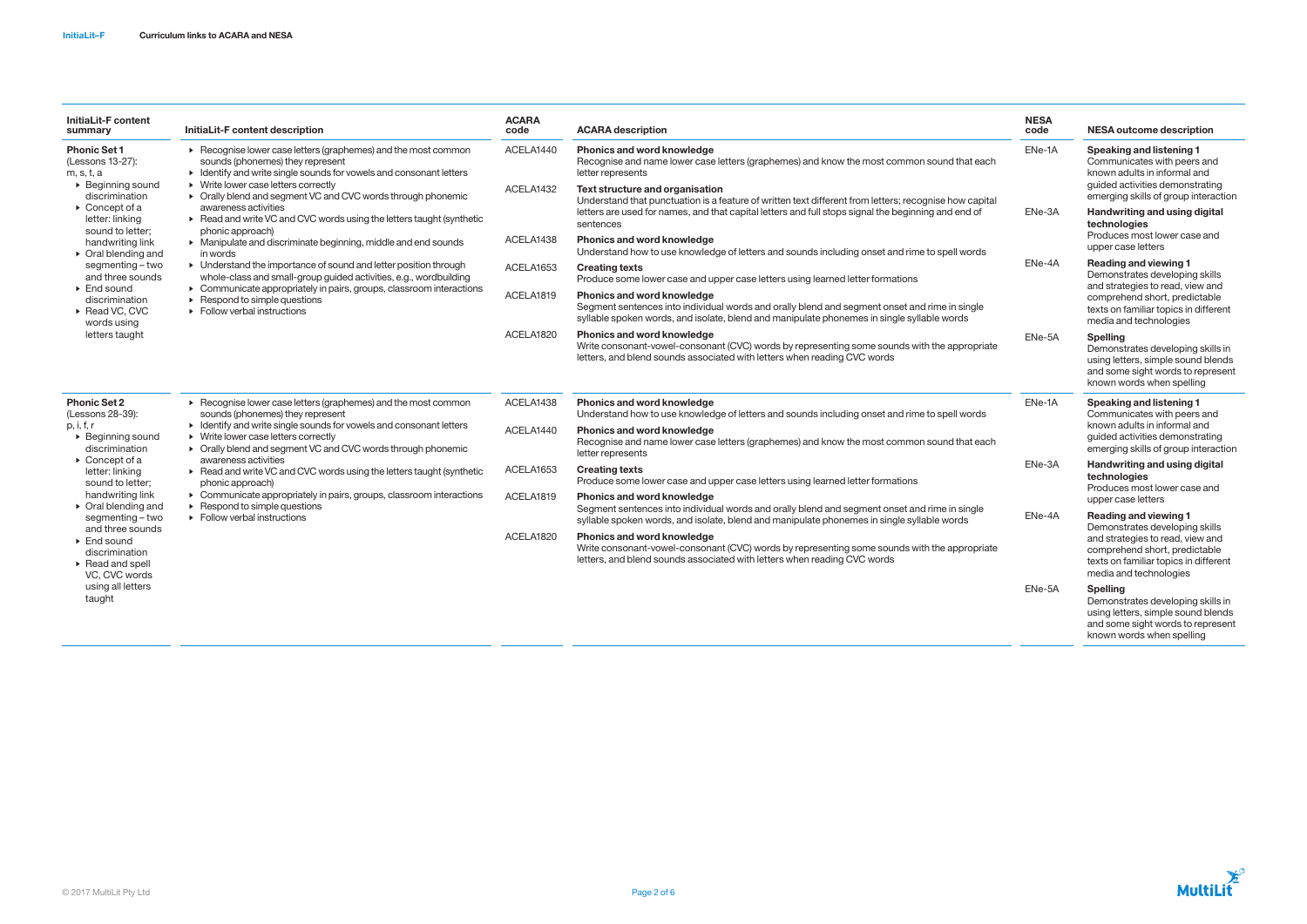| InitiaLit-F content<br>summary                                                                                                                                                                                                                                                                                                                                                                  | InitiaLit-F content description                                                                                                                                                                                                                                                                                                                                                                                                                                                                                                                                                                                                                                                                                                                                                                                                                                                                                                                                    | <b>ACARA</b><br>code | <b>ACARA description</b>                                                                                                                                                                                                         | <b>NESA</b><br>code        | <b>NESA outcome description</b>                                                                                                                                                                                                                                                                                                                                        |
|-------------------------------------------------------------------------------------------------------------------------------------------------------------------------------------------------------------------------------------------------------------------------------------------------------------------------------------------------------------------------------------------------|--------------------------------------------------------------------------------------------------------------------------------------------------------------------------------------------------------------------------------------------------------------------------------------------------------------------------------------------------------------------------------------------------------------------------------------------------------------------------------------------------------------------------------------------------------------------------------------------------------------------------------------------------------------------------------------------------------------------------------------------------------------------------------------------------------------------------------------------------------------------------------------------------------------------------------------------------------------------|----------------------|----------------------------------------------------------------------------------------------------------------------------------------------------------------------------------------------------------------------------------|----------------------------|------------------------------------------------------------------------------------------------------------------------------------------------------------------------------------------------------------------------------------------------------------------------------------------------------------------------------------------------------------------------|
| Phonic Set 3, 4, 5<br>(Lessons 40-75): o, c,<br>d, h; e, n, g, l; k, u, b, j<br>$\triangleright$ Beginning, middle<br>and end sound<br>discrimination<br>$\triangleright$ Concept of a<br>letter: linking                                                                                                                                                                                       | ▶ Recognise lower and upper case letters (graphemes) and the most<br>common sounds (phonemes) they represent<br>• Identify and write single sounds for vowels and consonant letters<br>• Write lower case letters correctly<br>• Learn basic punctuation (capital letter and full stop)<br>$\triangleright$ Write captions and sentences (dictation) using the sounds and<br>letters taught<br>$\triangleright$ Identify vowel sounds<br>• Orally blend and segment VC and CVC words through phonemic<br>awareness activities<br>▶ Read and write VC and CVC words using the letters taught (synthetic<br>phonic approach)<br>$\triangleright$ Read stories using decodable readers<br>• Communicate appropriately in pairs, groups, classroom interactions<br>$\triangleright$ Respond to simple questions<br>$\triangleright$ Follow verbal instructions                                                                                                         | ACELA1438            | <b>Phonics and word knowledge</b><br>Understand how to use knowledge of letters and sounds including onset and rime to spell words                                                                                               | ENe-1A                     | <b>Speaking and listening 1</b><br>Communicates with peers and                                                                                                                                                                                                                                                                                                         |
|                                                                                                                                                                                                                                                                                                                                                                                                 |                                                                                                                                                                                                                                                                                                                                                                                                                                                                                                                                                                                                                                                                                                                                                                                                                                                                                                                                                                    | ACELA1440            | <b>Phonics and word knowledge</b><br>Recognise and name lower case and upper case letters (graphemes) and know the most common<br>sound that each letter represents                                                              |                            | known adults in informal and<br>quided activities demonstrating<br>emerging skills of group interaction                                                                                                                                                                                                                                                                |
|                                                                                                                                                                                                                                                                                                                                                                                                 |                                                                                                                                                                                                                                                                                                                                                                                                                                                                                                                                                                                                                                                                                                                                                                                                                                                                                                                                                                    | ACELA1653            | <b>Creating texts</b><br>Produce some lower case and upper case letters using learned letter formations                                                                                                                          | ENe-3A<br>ENe-4A<br>ENe-5A | <b>Handwriting and using digital</b><br>technologies<br>Produces most lower case and                                                                                                                                                                                                                                                                                   |
| sound to letter;<br>handwriting link                                                                                                                                                                                                                                                                                                                                                            |                                                                                                                                                                                                                                                                                                                                                                                                                                                                                                                                                                                                                                                                                                                                                                                                                                                                                                                                                                    | ACELA1817            | <b>Phonics and word knowledge</b><br>Know how to read and write some high-frequency words and other familiar words                                                                                                               |                            | upper case letters                                                                                                                                                                                                                                                                                                                                                     |
| $\triangleright$ Oral blending and<br>segmenting – two<br>and three sounds<br>▶ Read VC, CVC                                                                                                                                                                                                                                                                                                    |                                                                                                                                                                                                                                                                                                                                                                                                                                                                                                                                                                                                                                                                                                                                                                                                                                                                                                                                                                    | ACELA1819            | <b>Phonics and word knowledge</b><br>Segment sentences into individual words and orally blend and segment onset and rime in single<br>syllable spoken words, and isolate, blend and manipulate phonemes in single syllable words |                            | <b>Reading and viewing 1</b><br>Demonstrates developing skills<br>and strategies to read, view and<br>comprehend short, predictable<br>texts on familiar topics in different<br>media and technologies<br><b>Spelling</b><br>Demonstrates developing skills in<br>using letters, simple sound blends<br>and some sight words to represent<br>known words when spelling |
| words using all<br>letters taught<br>$\triangleright$ Learn 25 tricky                                                                                                                                                                                                                                                                                                                           |                                                                                                                                                                                                                                                                                                                                                                                                                                                                                                                                                                                                                                                                                                                                                                                                                                                                                                                                                                    | ACELA1820            | <b>Phonics and word knowledge</b><br>Write consonant-vowel-consonant (CVC) words by representing some sounds with the appropriate<br>letters, and blend sounds associated with letters when reading CVC words                    |                            |                                                                                                                                                                                                                                                                                                                                                                        |
| words                                                                                                                                                                                                                                                                                                                                                                                           |                                                                                                                                                                                                                                                                                                                                                                                                                                                                                                                                                                                                                                                                                                                                                                                                                                                                                                                                                                    | ACELA1822            | Phonics and word knowledge<br>Segment consonant blends or clusters into separate phonemes at the beginnings and ends of one-<br>syllable words                                                                                   |                            |                                                                                                                                                                                                                                                                                                                                                                        |
| Phonic Set 6, 7, 8<br>(Lessons 76-99): w, ck,                                                                                                                                                                                                                                                                                                                                                   | ▶ Recognise lower and upper case letters (graphemes) and the most<br>common sounds (phonemes) they represent<br>• Identify and write single sounds for vowels and consonant letters<br>$\triangleright$ Write lower and upper case letters correctly<br>• Learn basic punctuation (capital letter and full stop)<br>$\triangleright$ Identify vowel sounds<br>• Orally blend and segment VC and CVC words through phonemic<br>awareness activities<br>$\triangleright$ Learn concept of a digraph<br>$\triangleright$ Read and write words and sentences using the graphemes taught<br>(synthetic phonic approach)<br>• Communicate appropriately in pairs, groups, classroom interactions<br>$\triangleright$ Read and write tricky words<br>$\triangleright$ Read stories using decodable readers<br>• Write simple sentences to generalise skills to own writing<br>$\triangleright$ Respond to simple questions<br>$\triangleright$ Follow verbal instructions | ACELA1438            | <b>Phonics and word knowledge</b><br>Understand how to use knowledge of letters and sounds including onset and rime to spell words                                                                                               | ENe-1A                     | <b>Speaking and listening 1</b><br>Communicates with peers and                                                                                                                                                                                                                                                                                                         |
| II, ff, ss; sh, qu, ee, z/zz;<br>ch, v, x, y<br>$\triangleright$ Beginning, middle<br>and end sound<br>discrimination<br>$\triangleright$ Concept of a<br>letter: linking<br>sound to letter;<br>handwriting link<br>$\triangleright$ Concept of a<br>digraph<br>$\triangleright$ Read words and<br>sentences using<br>all graphemes<br>taught<br>$\triangleright$ Learn 20 new<br>tricky words |                                                                                                                                                                                                                                                                                                                                                                                                                                                                                                                                                                                                                                                                                                                                                                                                                                                                                                                                                                    | ACELA1440            | <b>Phonics and word knowledge</b><br>Recognise and name lower case and upper case letters (graphemes) and know the most common<br>sound that each letter represents                                                              |                            | known adults in informal and<br>guided activities demonstrating<br>emerging skills of group interaction                                                                                                                                                                                                                                                                |
|                                                                                                                                                                                                                                                                                                                                                                                                 |                                                                                                                                                                                                                                                                                                                                                                                                                                                                                                                                                                                                                                                                                                                                                                                                                                                                                                                                                                    | ACELA1458            | <b>Phonics and word knowledge</b><br>Use short vowels, common long vowels, consonant digraphs and consonant blends when writing,<br>and blend these to read single syllable words                                                | ENe-3A                     | <b>Handwriting and using digital</b><br>technologies<br>Produces most lower case and<br>upper case letters                                                                                                                                                                                                                                                             |
|                                                                                                                                                                                                                                                                                                                                                                                                 |                                                                                                                                                                                                                                                                                                                                                                                                                                                                                                                                                                                                                                                                                                                                                                                                                                                                                                                                                                    | ACELA1653            | <b>Creating texts</b><br>Produce some lower case and upper case letters using learned letter formations                                                                                                                          | ENe-4A<br>ENe-5A           | <b>Reading and viewing 1</b><br>Demonstrates developing skills                                                                                                                                                                                                                                                                                                         |
|                                                                                                                                                                                                                                                                                                                                                                                                 |                                                                                                                                                                                                                                                                                                                                                                                                                                                                                                                                                                                                                                                                                                                                                                                                                                                                                                                                                                    | ACELA1817            | <b>Phonics and word knowledge</b><br>Know how to read and write some high-frequency words and other familiar words                                                                                                               |                            | and strategies to read, view and<br>comprehend short, predictable<br>texts on familiar topics in different<br>media and technologies<br><b>Spelling</b><br>Demonstrates developing skills in<br>using letters, simple sound blends<br>and some sight words to represent                                                                                                |
|                                                                                                                                                                                                                                                                                                                                                                                                 |                                                                                                                                                                                                                                                                                                                                                                                                                                                                                                                                                                                                                                                                                                                                                                                                                                                                                                                                                                    | ACELA1819            | <b>Phonics and word knowledge</b><br>Segment sentences into individual words and orally blend and segment onset and rime in single<br>syllable spoken words, and isolate, blend and manipulate phonemes in single syllable words |                            |                                                                                                                                                                                                                                                                                                                                                                        |
|                                                                                                                                                                                                                                                                                                                                                                                                 |                                                                                                                                                                                                                                                                                                                                                                                                                                                                                                                                                                                                                                                                                                                                                                                                                                                                                                                                                                    | ACELA1820            | <b>Phonics and word knowledge</b><br>Write consonant-vowel-consonant (CVC) words by representing some sounds with the appropriate<br>letters, and blend sounds associated with letters when reading CVC words                    |                            |                                                                                                                                                                                                                                                                                                                                                                        |
|                                                                                                                                                                                                                                                                                                                                                                                                 |                                                                                                                                                                                                                                                                                                                                                                                                                                                                                                                                                                                                                                                                                                                                                                                                                                                                                                                                                                    | ACELA1822            | Phonics and word knowledge<br>Segment consonant blends or clusters into separate phonemes at the beginnings and ends of one-<br>svllable words                                                                                   |                            | known words when spelling                                                                                                                                                                                                                                                                                                                                              |

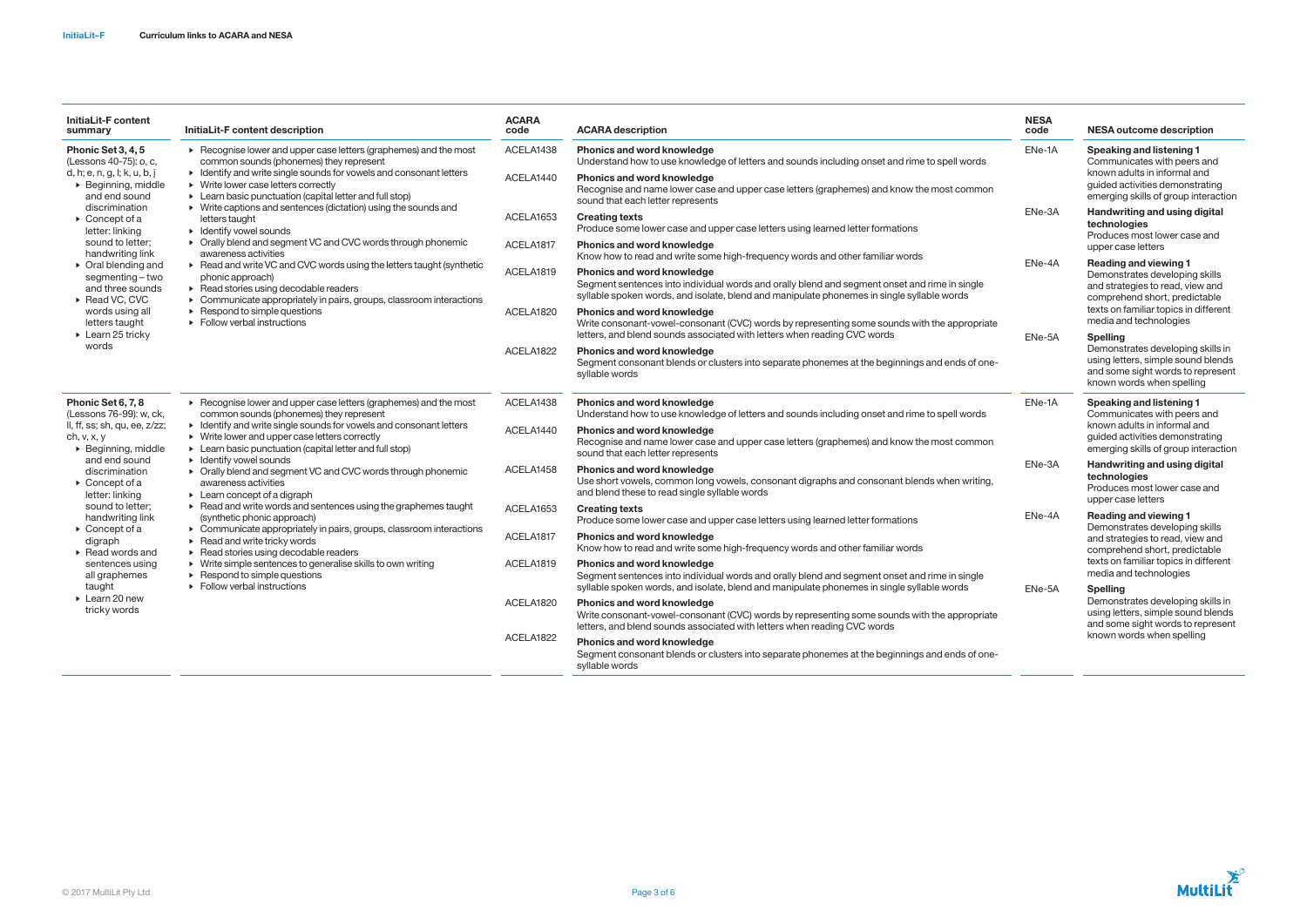| InitiaLit-F content<br>summary                                                                                            | InitiaLit-F content description                                                                                                                                                                                                                                                                                                                                                                                                                                                                                                                                                                                                                                                                                                                                                                                                                                                                                                                                                                                                                                                                                                                                                            | <b>ACARA</b><br>code | <b>ACARA description</b>                                                                                                                                                                                                         | <b>NESA</b><br>code | <b>NESA outcome description</b>                                                                                                                                                                                                                                                                                                                                                                                                                                                 |
|---------------------------------------------------------------------------------------------------------------------------|--------------------------------------------------------------------------------------------------------------------------------------------------------------------------------------------------------------------------------------------------------------------------------------------------------------------------------------------------------------------------------------------------------------------------------------------------------------------------------------------------------------------------------------------------------------------------------------------------------------------------------------------------------------------------------------------------------------------------------------------------------------------------------------------------------------------------------------------------------------------------------------------------------------------------------------------------------------------------------------------------------------------------------------------------------------------------------------------------------------------------------------------------------------------------------------------|----------------------|----------------------------------------------------------------------------------------------------------------------------------------------------------------------------------------------------------------------------------|---------------------|---------------------------------------------------------------------------------------------------------------------------------------------------------------------------------------------------------------------------------------------------------------------------------------------------------------------------------------------------------------------------------------------------------------------------------------------------------------------------------|
| <b>Phonic Set 9</b><br>(Lessons 100-114):<br>wh, th, oo, ng, ay<br>▶ Beginning, middle<br>and end sound<br>discrimination | ▶ Recognise and name lower case letters (graphemes) and the most<br>common sounds (phonemes) they represent<br>• Identify and write single sounds for vowels and consonant letters<br>$\triangleright$ Read and write high-frequency and familiar words<br>▶ Use letter and sound knowledge to write single-syllable words with<br>consonant digraphs<br>• Orally blend and segment words with adjacent consonants<br>$\triangleright$ Read stories using decodable readers<br>• Identify and write single sounds for vowels and consonant letters<br>$\triangleright$ Write lower and upper case letters correctly<br>► Learn basic punctuation (capital letter, full stop and question mark)<br>$\triangleright$ Identify vowel sounds<br>▶ Read and write words and sentences using the graphemes taught<br>(synthetic phonic approach)<br>• Communicate appropriately in pairs, groups, classroom interactions<br>$\triangleright$ Read and write tricky words<br>$\triangleright$ Read stories using decodable readers<br>• Write simple sentences to generalise skills to own writing<br>$\triangleright$ Respond to simple questions<br>$\triangleright$ Follow verbal instructions | ACELA1439            | <b>Phonics and word knowledge</b><br>Recognise and generate rhyming words, alliteration patterns, syllables and sounds (phonemes) in<br>spoken words                                                                             | ENe-1A              | <b>Speaking and listening 1</b><br>Communicates with peers and<br>known adults in informal and<br>guided activities demonstrating<br>emerging skills of group interaction<br><b>Handwriting and using digital</b><br>technologies<br>Produces most lower case and<br>upper case letters                                                                                                                                                                                         |
|                                                                                                                           |                                                                                                                                                                                                                                                                                                                                                                                                                                                                                                                                                                                                                                                                                                                                                                                                                                                                                                                                                                                                                                                                                                                                                                                            | ACELA1440            | <b>Phonics and word knowledge</b><br>Recognise and name lower case and upper case letters (graphemes) and know the most common<br>sound that each letter represents                                                              | ENe-3A              |                                                                                                                                                                                                                                                                                                                                                                                                                                                                                 |
| $\triangleright$ Concept of a<br>letter: linking<br>sound to letter;<br>handwriting link                                  |                                                                                                                                                                                                                                                                                                                                                                                                                                                                                                                                                                                                                                                                                                                                                                                                                                                                                                                                                                                                                                                                                                                                                                                            | ACELA1458            | <b>Phonics and word knowledge</b><br>Use short vowels, common long vowels, consonant digraphs and consonant blends when writing,<br>and blend these to read single syllable words                                                |                     |                                                                                                                                                                                                                                                                                                                                                                                                                                                                                 |
| $\triangleright$ Read words and<br>sentences using                                                                        |                                                                                                                                                                                                                                                                                                                                                                                                                                                                                                                                                                                                                                                                                                                                                                                                                                                                                                                                                                                                                                                                                                                                                                                            | ACELA1817            | <b>Phonics and word knowledge</b><br>Know how to read and write some high-frequency words and other familiar words                                                                                                               | ENe-4A              | <b>Reading and viewing 1</b><br>Demonstrates developing skills<br>and strategies to read, view and                                                                                                                                                                                                                                                                                                                                                                              |
| all graphemes<br>taught<br>$\triangleright$ Read words with<br>digraphs learned                                           |                                                                                                                                                                                                                                                                                                                                                                                                                                                                                                                                                                                                                                                                                                                                                                                                                                                                                                                                                                                                                                                                                                                                                                                            | ACELA1819            | <b>Phonics and word knowledge</b><br>Segment sentences into individual words and orally blend and segment onset and rime in single<br>syllable spoken words, and isolate, blend and manipulate phonemes in single syllable words |                     | comprehend short, predictable<br>texts on familiar topics in different<br>media and technologies                                                                                                                                                                                                                                                                                                                                                                                |
| $\triangleright$ Learn 12 new<br>tricky words                                                                             |                                                                                                                                                                                                                                                                                                                                                                                                                                                                                                                                                                                                                                                                                                                                                                                                                                                                                                                                                                                                                                                                                                                                                                                            | ACELA1820            | <b>Phonics and word knowledge</b><br>Write consonant-vowel-consonant (CVC) words by representing some sounds with the appropriate<br>letters, and blend sounds associated with letters when reading CVC words                    | ENe-5A              | <b>Spelling</b><br>Demonstrates developing skills in<br>using letters, simple sound blends<br>and some sight words to represent<br>known words when spelling                                                                                                                                                                                                                                                                                                                    |
|                                                                                                                           |                                                                                                                                                                                                                                                                                                                                                                                                                                                                                                                                                                                                                                                                                                                                                                                                                                                                                                                                                                                                                                                                                                                                                                                            | ACELA1822            | <b>Phonics and word knowledge</b><br>Segment consonant blends or clusters into separate phonemes at the beginnings and ends of one-<br>syllable words                                                                            |                     |                                                                                                                                                                                                                                                                                                                                                                                                                                                                                 |
| Phonic Set 10, 11<br>(Lessons 115-126):                                                                                   | ▶ Use letter and sound knowledge to write single-syllable words with<br>consonant digraphs<br>$\triangleright$ Identify and write letters for phonemes taught<br>▶ Write lower and upper case letters correctly<br>• Orally blend and segment words with adjacent consonants<br>$\triangleright$ Read and write words and sentences with adjacent consonants<br>▶ Read stories using decodable readers<br>• Communicate appropriately in pairs, groups, classroom interactions<br>$\triangleright$ Read and write tricky words<br>Introduce plural 's' (morphology)<br>• Write simple sentences to generalise skills to own writing<br>$\triangleright$ Respond to simple questions<br>$\triangleright$ Follow verbal instructions                                                                                                                                                                                                                                                                                                                                                                                                                                                         | ACELA1435            | <b>Expressing and developing ideas</b><br>Recognise that sentences are key units for expressing ideas                                                                                                                            | ENe-1A<br>ENe-4A    | <b>Speaking and listening 1</b><br>Communicates with peers and<br>known adults in informal and<br>guided activities demonstrating<br>emerging skills of group interaction                                                                                                                                                                                                                                                                                                       |
| (CVCC, CCVC words)<br>$\triangleright$ Read words with<br>beginning and                                                   |                                                                                                                                                                                                                                                                                                                                                                                                                                                                                                                                                                                                                                                                                                                                                                                                                                                                                                                                                                                                                                                                                                                                                                                            | ACELA1440            | <b>Phonics and word knowledge</b><br>Recognise and name lower case and upper case letters (graphemes) and know the most common<br>sound that each letter represents                                                              |                     |                                                                                                                                                                                                                                                                                                                                                                                                                                                                                 |
| end blends<br>▶ Plural 's'<br>$\triangleright$ Learn 12 new<br>tricky words                                               |                                                                                                                                                                                                                                                                                                                                                                                                                                                                                                                                                                                                                                                                                                                                                                                                                                                                                                                                                                                                                                                                                                                                                                                            | ACELA1458            | <b>Phonics and word knowledge</b><br>Use short vowels, common long vowels, consonant digraphs and consonant blends when writing,<br>and blend these to read single syllable words                                                |                     | <b>Reading and viewing 1</b><br>Demonstrates developing skills<br>and strategies to read, view and<br>comprehend short, predictable<br>texts on familiar topics in different<br>media and technologies<br><b>Spelling</b><br>Demonstrates developing skills in<br>using letters, simple sound blends<br>and some sight words to represent<br>known words when spelling<br>Grammar, punctuation and<br>vocabulary<br>Demonstrates developing skills<br>and knowledge in grammar, |
|                                                                                                                           |                                                                                                                                                                                                                                                                                                                                                                                                                                                                                                                                                                                                                                                                                                                                                                                                                                                                                                                                                                                                                                                                                                                                                                                            | ACELA1819            | <b>Phonics and word knowledge</b><br>Segment sentences into individual words and orally blend and segment onset and rime in single<br>syllable spoken words, and isolate, blend and manipulate phonemes in single syllable words | ENe-5A<br>ENe-9B    |                                                                                                                                                                                                                                                                                                                                                                                                                                                                                 |
|                                                                                                                           |                                                                                                                                                                                                                                                                                                                                                                                                                                                                                                                                                                                                                                                                                                                                                                                                                                                                                                                                                                                                                                                                                                                                                                                            | ACELA1818            | <b>Phonics and word knowledge</b><br>Understand that words are units of meaning and can be made of more than one meaningful part                                                                                                 |                     |                                                                                                                                                                                                                                                                                                                                                                                                                                                                                 |
|                                                                                                                           |                                                                                                                                                                                                                                                                                                                                                                                                                                                                                                                                                                                                                                                                                                                                                                                                                                                                                                                                                                                                                                                                                                                                                                                            | ACELA1822            | <b>Phonics and word knowledge</b><br>Segment consonant blends or clusters into separate phonemes at the beginnings and ends of one-<br>syllable words                                                                            |                     |                                                                                                                                                                                                                                                                                                                                                                                                                                                                                 |
|                                                                                                                           |                                                                                                                                                                                                                                                                                                                                                                                                                                                                                                                                                                                                                                                                                                                                                                                                                                                                                                                                                                                                                                                                                                                                                                                            | ACELA1820            | <b>Phonics and word knowledge</b><br>Write consonant-vowel-consonant (CVC) words by representing some sounds with the appropriate<br>letters, and blend sounds associated with letters when reading CVC words                    |                     |                                                                                                                                                                                                                                                                                                                                                                                                                                                                                 |
|                                                                                                                           |                                                                                                                                                                                                                                                                                                                                                                                                                                                                                                                                                                                                                                                                                                                                                                                                                                                                                                                                                                                                                                                                                                                                                                                            | ACELA1817            | <b>Phonics and word knowledge</b><br>Know how to read and write some high-frequency words and other familiar words                                                                                                               |                     | punctuation and vocabulary when<br>responding to and composing texts                                                                                                                                                                                                                                                                                                                                                                                                            |

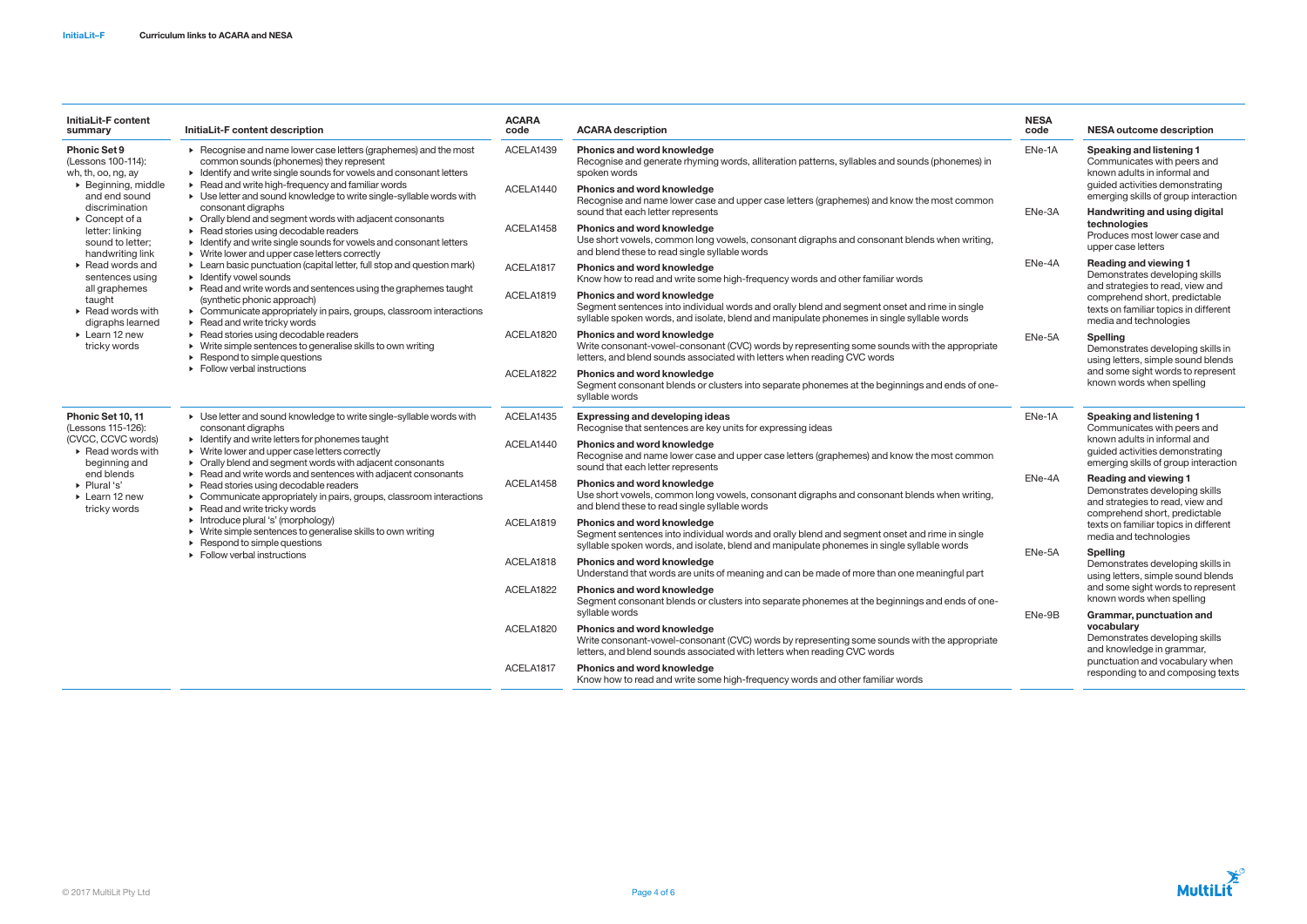| <b>InitiaLit-F content</b><br>summary                                                                  | InitiaLit-F content description                                                                                                                                                                                                                      | <b>ACARA</b><br>code   | <b>ACARA description</b>                                                                                                                                                                                                                      | <b>NESA</b><br>code                    | <b>NESA outcome description</b>                                                                                                                                                                                                                                                                                                                                                                                                                                                                                                                   |
|--------------------------------------------------------------------------------------------------------|------------------------------------------------------------------------------------------------------------------------------------------------------------------------------------------------------------------------------------------------------|------------------------|-----------------------------------------------------------------------------------------------------------------------------------------------------------------------------------------------------------------------------------------------|----------------------------------------|---------------------------------------------------------------------------------------------------------------------------------------------------------------------------------------------------------------------------------------------------------------------------------------------------------------------------------------------------------------------------------------------------------------------------------------------------------------------------------------------------------------------------------------------------|
| <b>Storybook lessons</b><br>$\triangleright$ Focus on listening<br>comprehension,<br>oral language and | • Communicate appropriately in pairs, groups, classroom interactions<br>• Learn active listening and contribute to class discussions; exchange<br>ideas with peers<br>$\triangleright$ Respond to simple questions, and use questions and statements | ACELA1426              | Language variation and change<br>Understand that English is one of many languages spoken in Australia and that different languages<br>may be spoken by family, classmates and community                                                       | ENe-1A                                 | <b>Speaking and listening 1</b><br>Communicates with peers and<br>known adults in informal and<br>guided activities demonstrating                                                                                                                                                                                                                                                                                                                                                                                                                 |
| vocabulary                                                                                             | appropriately in class discussion                                                                                                                                                                                                                    | ACELA1429              | Language for interaction<br>Understand that language can be used to explore ways of expressing needs, likes and dislikes                                                                                                                      |                                        | emerging skills of group interaction                                                                                                                                                                                                                                                                                                                                                                                                                                                                                                              |
|                                                                                                        | ▶ Promote oral language through interactive reading techniques that<br>elicit longer responses from students<br>$\triangleright$ Learn that different languages exist<br>▶ Recognise different cultures, especially Australian and indigenous        | ACELA1430              | Text structure and organisation<br>Understand that texts can take many forms, can be very short (for example an exit sign) or quite<br>long (for example an information book or a film) and that stories and informative texts have different | ENe-2A<br>ENe-4A<br>ENe-6B<br>ENe-7B   | Writing and representing 1<br>Composes simple texts to convey<br>an idea or message                                                                                                                                                                                                                                                                                                                                                                                                                                                               |
|                                                                                                        | cultures and migrant experiences                                                                                                                                                                                                                     |                        | purposes                                                                                                                                                                                                                                      |                                        | <b>Reading and viewing 1</b><br>Demonstrates developing skills<br>and strategies to read, view and<br>comprehend short, predictable<br>texts on familiar topics in different<br>media and technologies<br>Speaking and listening 2<br>Recognises that there are different<br>kinds of spoken texts with specific<br>language features and shows and<br>emerging awareness of some<br>purposes for spoken language<br>Writing and representing 2<br>Recognises some different<br>purposes for writing and that own<br>texts differ in various ways |
|                                                                                                        | Explore cultural patterns of storytelling through fairy tales and<br>traditional stories<br>Engage personally and respond to a range of texts for enjoyment and                                                                                      | ACELA1431<br>ACELA1433 | Text structure and organisation<br>Understand that some language in written texts is unlike everyday spoken language<br>Text structure and organisation                                                                                       |                                        |                                                                                                                                                                                                                                                                                                                                                                                                                                                                                                                                                   |
|                                                                                                        | pleasure, including shared reading<br>• Listen to texts that portray experiences that are both different<br>and familiar                                                                                                                             |                        | Understand concepts about print and screen, including how books, film and simple digital texts<br>work, and know some features of print, for example directionality                                                                           |                                        |                                                                                                                                                                                                                                                                                                                                                                                                                                                                                                                                                   |
|                                                                                                        | Encourage students to respond to texts by relating and comparing<br>own experiences to those depicted in storybooks<br>• Communicate personal experience and own knowledge to peers and                                                              | ACELA1437              | <b>Expressing and developing ideas</b><br>Understand the use of vocabulary in familiar contexts related to everyday experiences, personal<br>interests and topics taught at school                                                            |                                        |                                                                                                                                                                                                                                                                                                                                                                                                                                                                                                                                                   |
|                                                                                                        | familiar adults<br>▶ Respond to stories, including authors, feelings and preferences,<br>humour, ideas and meaning through interactive reading                                                                                                       | ACELA1439              | <b>Phonics and word knowledge</b><br>Recognise and generate rhyming words, alliteration patterns, syllables and sounds (phonemes) in                                                                                                          |                                        |                                                                                                                                                                                                                                                                                                                                                                                                                                                                                                                                                   |
|                                                                                                        | and discussions<br>Express feelings and opinions about texts, including characters,<br>events and ideas in stories                                                                                                                                   | ACELT1575              | spoken words<br>Literature and context<br>Recognise that texts are created by authors who tell stories and share experiences that may be<br>similar or different to students' own experiences                                                 |                                        |                                                                                                                                                                                                                                                                                                                                                                                                                                                                                                                                                   |
|                                                                                                        | Discuss purpose of print text and storytelling and predict story events<br>• Learn to recognise text conventions, such as word spaces and<br>page layout                                                                                             | ACELT1577              | <b>Responding to literature</b><br>Respond to texts, identifying favourite stories, authors and illustrators                                                                                                                                  | ENe-8B<br>ENe-9B<br>ENe-10C<br>ENe-11D | <b>Reading and viewing 2</b><br>Demonstrates emerging skills<br>and knowledge of texts to read<br>and view, and shows developing<br>awareness of purpose, audience                                                                                                                                                                                                                                                                                                                                                                                |
|                                                                                                        | ▶ Recognise print conventions, including directionality, front and back<br>covers, title, author and blurb<br>$\triangleright$ Discuss features of imaginative texts                                                                                 | ACELT1578              | <b>Examining literature</b><br>Identify some features of texts including events and characters and retell events from a text                                                                                                                  |                                        |                                                                                                                                                                                                                                                                                                                                                                                                                                                                                                                                                   |
|                                                                                                        | Recognise how feelings can be conveyed by visual representations<br>Discuss differences between what is 'real' and what is imagined<br>in texts                                                                                                      | ACELT1579              | <b>Examining literature</b><br>Replicate the rhythms and sound patterns in stories, rhymes, songs and poems from a range of<br>cultures                                                                                                       |                                        | and subject matter<br>Grammar, punctuation and                                                                                                                                                                                                                                                                                                                                                                                                                                                                                                    |
|                                                                                                        | • Identify and select texts that include stories where characters use<br>their imagination<br>• Identify, listen and respond to, and repeat words, alliterative refrains,                                                                            | ACELT1580              | <b>Creating Literature</b><br>Retell familiar literary texts through performance, use of illustrations and images                                                                                                                             |                                        | vocabulary<br>Demonstrates developing skills<br>and knowledge in grammar,<br>punctuation and vocabulary when<br>responding to and composing texts<br>Thinking imaginatively and<br>creatively<br>Thinks imaginatively and creatively<br>about familiar topics, simple<br>ideas and the basic features of<br>texts when responding to and<br>composing texts                                                                                                                                                                                       |
|                                                                                                        | rhymes and chants<br>$\triangleright$ Retell a familiar story in sequence and identify the main idea                                                                                                                                                 | ACELY1646              | Interacting with others<br>Listen to and respond orally to texts and to the communication of others in informal and structured<br>classroom situations                                                                                        |                                        |                                                                                                                                                                                                                                                                                                                                                                                                                                                                                                                                                   |
|                                                                                                        | > Summarise and sequence story events by retelling beginning, middle<br>and end of the story<br>$\triangleright$ Encourage personal responses to stories through comprehension                                                                       | ACELY1648              | Interpreting, analysing, evaluating<br>Identify some differences between imaginative and informative texts                                                                                                                                    |                                        |                                                                                                                                                                                                                                                                                                                                                                                                                                                                                                                                                   |
|                                                                                                        | and discussion questions<br>$\triangleright$ Respond to literal, inferential, definitional and evaluative questions<br>during interactive reading as part of text comprehension                                                                      | ACELY1650              | Interpreting, analysing, evaluating<br>Use comprehension strategies to understand and discuss texts listened to, viewed or read<br>independently                                                                                              |                                        |                                                                                                                                                                                                                                                                                                                                                                                                                                                                                                                                                   |
|                                                                                                        | • Identify literal meanings in text, including character, events<br>and setting<br>Encourage students to re-read preferred storybooks<br>Introduce and build vocabulary through discussion and listening                                             | ACELY1651              | <b>Creating texts</b><br>Create short texts to explore, record and report ideas and events using familiar words and beginning<br>writing knowledge                                                                                            |                                        | <b>Expressing themselves</b><br>Responds to and composes simple<br>texts about familiar aspects of the                                                                                                                                                                                                                                                                                                                                                                                                                                            |
|                                                                                                        | to stories<br>▶ Build vocabulary by making text-to-text connections                                                                                                                                                                                  | ACELT1783              | <b>Responding to literature</b><br>Share feelings and thoughts about the events and characters in texts                                                                                                                                       |                                        | world and their own experiences                                                                                                                                                                                                                                                                                                                                                                                                                                                                                                                   |
|                                                                                                        | ▶ Revise vocabulary using story context and with more detailed<br>definitions during interactive reading sessions<br>▶ Revise vocabulary by encouraging students to say and act our                                                                  | ACELY1784              | Interacting with others<br>Use interaction skills including listening while others speak, using appropriate voice levels,<br>articulation and body language, gestures and eye contact                                                         |                                        |                                                                                                                                                                                                                                                                                                                                                                                                                                                                                                                                                   |
|                                                                                                        | words, and to use words in activity<br>• Demonstrate an awareness that some words have multiple meanings<br>▶ Use art forms, including drawing, craft and beginning writing to<br>express personal responses to stories                              | ACELT1785              | <b>Examining literature</b><br>Recognise some different types of literary texts and identify some characteristic features of literary<br>texts, for example beginnings and endings of traditional texts and rhyme in poetry                   |                                        |                                                                                                                                                                                                                                                                                                                                                                                                                                                                                                                                                   |
|                                                                                                        | • Write words and sentences in response to stories to describe<br>characters and events and to express preferences                                                                                                                                   | ACELA1786              | <b>Expressing and developing ideas</b><br>Explore the different contribution of words and images to meaning in stories and informative texts                                                                                                  |                                        |                                                                                                                                                                                                                                                                                                                                                                                                                                                                                                                                                   |